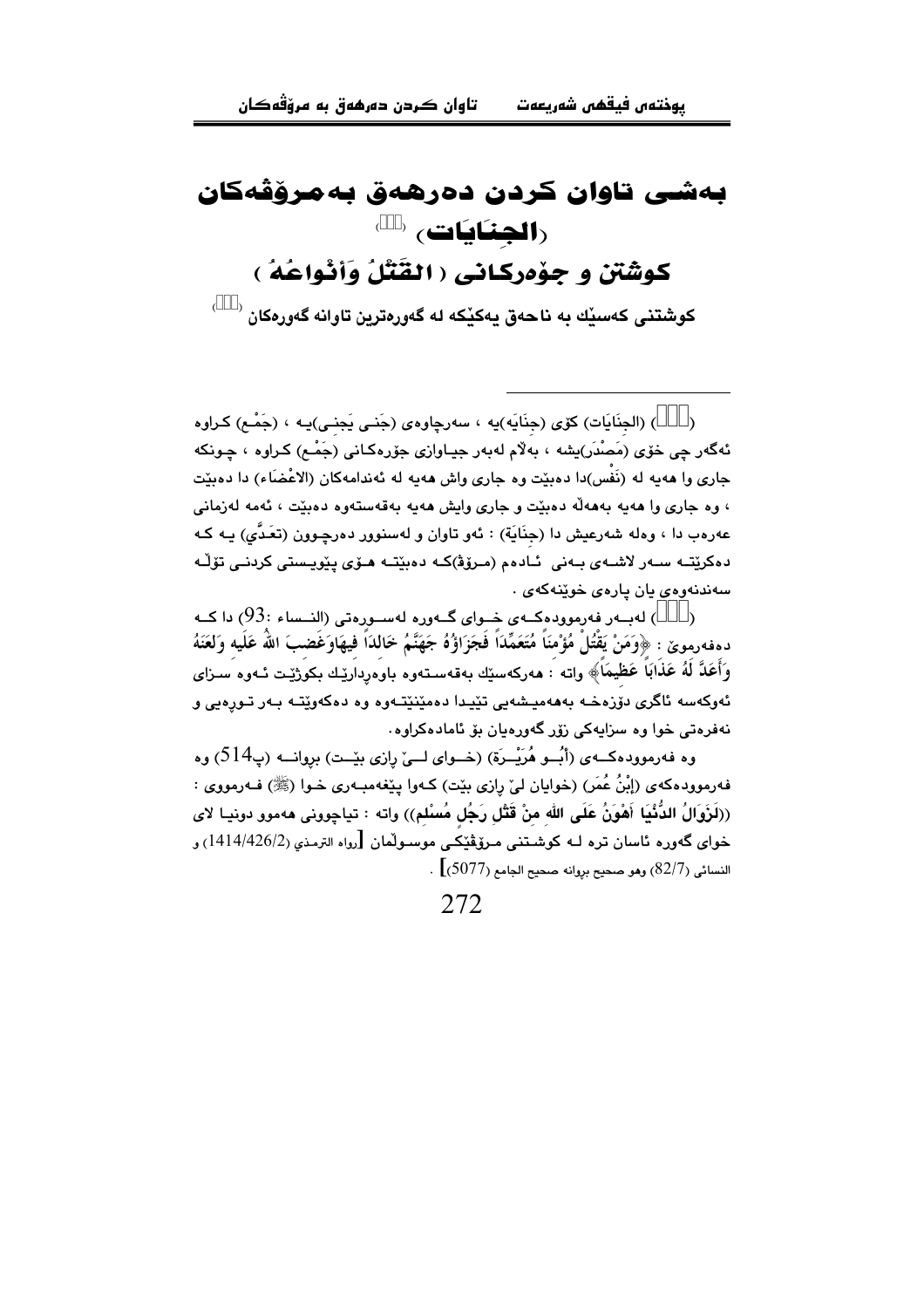تاوان ڪردن دەرھەق بە مرۆڤەڪان يوختەں فيقھى شەريعەت

ىەھەمىشەنى <sup>( )</sup> وە كوشتن سى حۆرە :

وه فهرموودهکـهي (أبـو سَـعيد الخَـدْري) (خـواي لــيّ رازي بيّـت) کـهوا فــهرمووي يـيِّغهمبهري خوا (ﷺ) فهرمووي : ((لَـوْ أَنَّ أَهْلَ الـسَّمَاء وَأَهْلَ الأَرْضِ إشْـتَرَكُواْ فـي دَمّ مُؤْمن لأَكَـبَّهُمُ اللهُ فـى الذَّارِ)) واتـه : ئهگـهر مـهموو خـهلّكى ئاسمـان و خـهلّكى زهوى بهشدار بن لهخوينی موسولمانيّك دا ئەوە خوای گەورە ھەموو بان لەسـەر سـەر دەخاتــە ئاگرى دۆزەخەوە [رواه الترمذي (1427/2/2) وهو صحيح بروانه صحيح الجامع (5247)] .

وه فـهرموودهى ترمـان لـهم بارهيـهوه زۆره . وه كاتێك دهڵێێ كوشـتنى ناحـهق جونکه کوشتنی بهحەق تاوان نىيە . بەلکو ئەوە يێويستە لەسـەر دەسـەلات دار ، لەبـەر فه رموودهکهی (إِبْنُ مَسْعُود) (خوای لـیْ رازی بیْـت) بروانـه (پ545) وه ئاپـهتی ﴿إِنَّمَـــا جَزَاءَ الَّذيْنَ يُحَارِبُونَ اللَّهَ وَرَسُـــولَهُ …﴾ . (المائـدة :33) بروانــه (541) وه كوشـتنـي موسـولْماُنى يـاخىبوو لــه فــهرمانى پێـشهواى موسـولْمانان تــا دەگەرِێتــهوه و پـهشــيمان دەبێتەوە . بروانە (پ547) بەدواوە.

) لەبەر ئەو فەرموودانەي لەو بارەپەوە ھاتوە ، لەوانـە فەرموودەكـەي (أَبُـو هُرَيْرَة) (خواي ليْ رازي بيْت) كەوا يېفەمبەرى خـوا (ﷺ) فەرمووپـەتى : ((مَنْ قَـرَدَّى منْ جَبَل فَقَتَلَ نَفْسَهُ فَهُوَ فِي ذَارٍ جَهَنَّمَ يَتَرَدَى فيه خَالداً مُخَلداً فيهَا أَبَداً وَمَنْ تَحَسَّى سَمَّاً فَقَتَلَ ذَفْسَهُ فَسَمُّهُ في بَده بَتَجَسَّاهُ في ذَارٍ جَهَنَّم خَالِدَاً مُخَلدَاً فِيهَا ائَداً، وَمَنْ قَتَلَ نَفْسَهُ بِحَدِيدَةٍ فَحَدِيدَتُهُ فِى يَده بِجَاَبُهَا فِى بَطْنه فِى نَارٍ جَهَنَّمْ خَالداً مُخَلَّداً فيهَا أَبَدَاً)) واته : ھەركەسێك خۆي لە شاخێك بەربداتەوەو خۆي بكوژێت ئەوە لەئاگرى دۆزەخ .<br>دابه بەردەۋام بەردەدرێتـەۋە بەھـﻪتا ھـﻪتابى ، ۋەھـﻪر كەسـێكىش ژەھرێك بخواتـﻪۋە ۋ .<br>خۆی يــێ بکوژێت ئــهوه ژههرهکـهي بهدهسـتيهوهيهتي بـهردهوام لــێ ي دهخواتـهوه لـه ئاگرى دۆزەخ دا بەھەتا ھـەتابى ، وە ھـەر كەسـێكيش خـۆى بـە ئاسـنێك بكوژێت ئـەوە ئاسىنەكەي بەدەسىتيەوەبەتى لـە خـۆي دەدات لـەئاگرى دۆزەخ دا بەھـەتا ھـەتابى [رواە  $\left[109/103/1\right]$ المخاري (10 $/10$ رقم/778) ومسلم (1 $109/103$ ) وغيرهما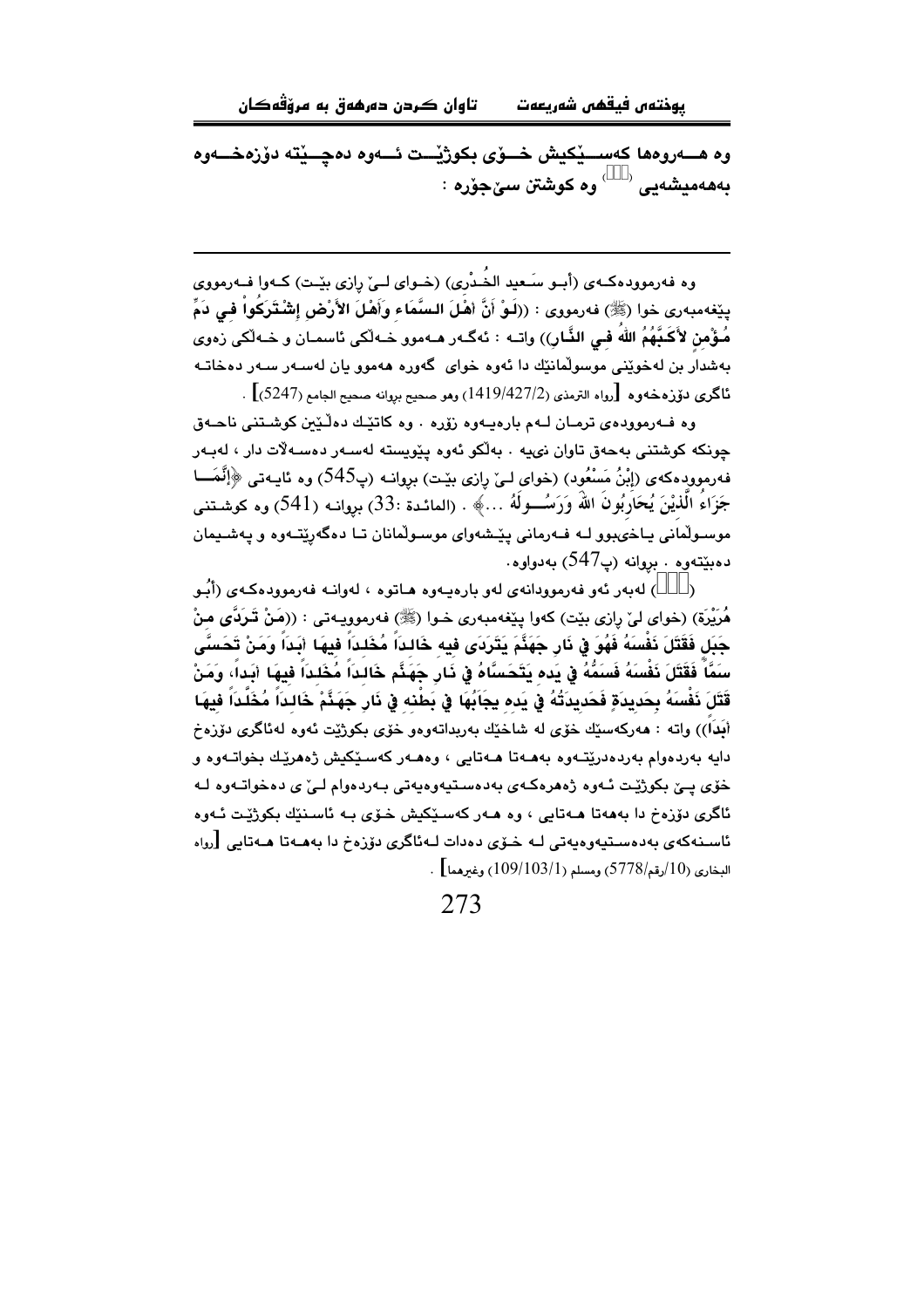يهكهم : كوشتن به قەستەوه ، ئەوەيە كەوا بە قەستى لـه مرۆڤێك بدات بەشتێك كەزۆربەي جار خەلكى دەكوژێت .

دوومم : كوشتنى بەھەڵە ، ئەوەيە كەوا شتێك فرِێ بدات بۆ شتێكىتر بەلام بەرى مرۆڤێك دەكەوپت و دەيكوژێت .

سێیهم : کوشتنی هەڵە لەشێوەی قەست دا ، ئەوەپـه کـەوا لـیْ ی بدات بەشتيك كە زۆرجار مرۆۋ ناكوژيْت بەلام دەيشيكوژيْت ، جا لـەجۆرى دووەم و سـێيهم دا خـوێن دان لهسـهر کـهس و کـاری بکـوژ پێويـست دهبێـت وه كەففارەتيش لەسەر خۆى <sup>‹ 6</sup> وەلە جۆرى يەكەم دا تۆڵەي لەسەر يێويست

<sup>)</sup> لەبەر فەرموودەكەي خواي گەورە لەسورەتى (النساء :92)دا كە دەفەرمىّ (  $\rightarrow$ ((وهَا كَانَ لمُؤْمن أنْ يَقْتُلَ مُؤْمنَاً إلاَّ خَطَئَاً ، وَمَنْ قَتَلَ مُؤْمنَاً خَطَئَاً فَتَحْرِيْرُ رَقَبَةِ مُؤْمِنَةٍ وَ ديَةٌ مُسَلَّمَةٌ إلى أهله إلاَّ أَنْ يَصَّدَّقُوا ، فَإِنْ كَانَ منْ قَوْم عَدُو لَكُمْ وَهُوَ مُؤْمِنٌ فَتَحْرِيْرُ رَقَبَةٍ مُؤْمِنَةٍ ، وَإِنْ كَانَ منْ قَوْمِ بَيْنَكُمْ وَبَيْنَهُمْ مِيْثَاقٌ فَديَةُ مُسَلَّمَةً إلى أَهْله وَتَحْرِيرُ رَقَبَةٍ مُؤْمِنَةٍ ، فَمَنْ لَمْ يَجِدْ فَصبِيَامُ شَهْرَيْنِ مُتَتَابِعَيْنِ تَوْيَةً منَ الله وَكَانَ اللهُ عَلَيْمَاً حَكَيْمَاً)) واته : بۆ ھىچ باوەر دارێك نىيە باوەردارێكىتر بكوژێت ، مەگەر بەھەلّە له دەستى دەرچێت ، وەھەر كەسێك ئەگەر بەھەڵە باوەردارێكى ترى كوشت ئەوە بابهندهیهکی باوهردار ئازاد بکات و خوینهکهیشی بداته دهستی کهس و کاری کوژراوهکه مهگەر خۆيان بيبەخشن ، وه ئەگەر كوژراوەكە لە ھۆزێك بوو دوژمنتان بوون ئەوە کۆيلەيەكى باوەر دار ئازاد بكات . وەئەگەر لە ھۆزىك بوو لەنىپوانى ئېيوەو ئەوان دا بەلتىن و پهپمان ههبوو ، ئەوە خوێنەكەي بداتە دەستى كەس و كارى و بەندەپەكى باوەرداريش رزگار بکات جا ئەگەر بەندە نەبوو ئەوە دوو مانگ بەسەريەكەوە رۆژوو بگرێت ، ئەمە يهشيمان بوونهوهيه لهلاى خوا ، وه خواى گهورهش زانايه و دانايه .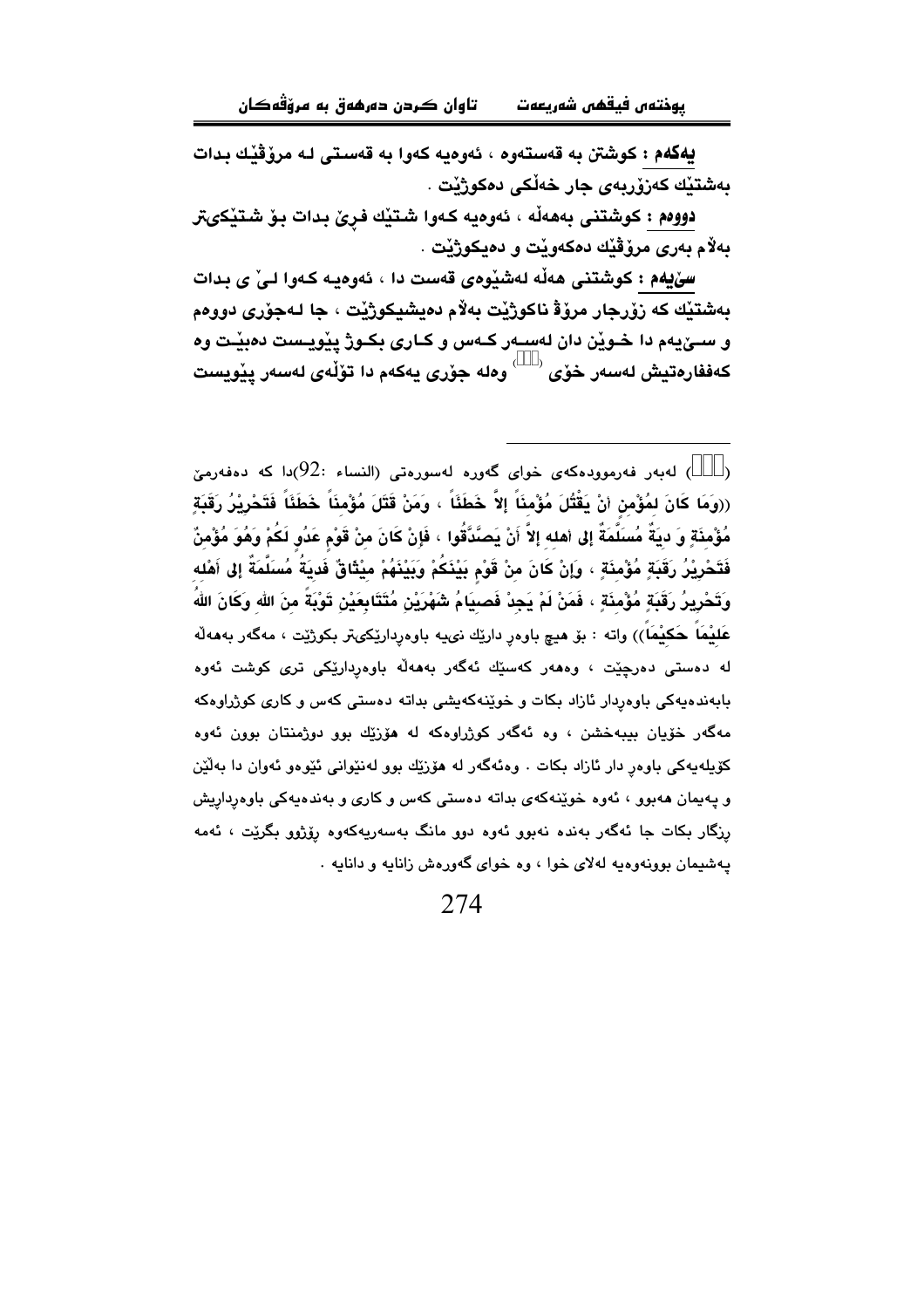تاوان ڪردن دەرھەق بە مرۆقەكان يوختەں فيقھى شەريعەت

دهبيّت که کوشتنهوهيهتي ، مهگهر خاوهني کوژراوهکه ليّ ي خوّش ببيّت ، ئەوە خوٽنى دەكەوٽتەسەر . <sup>(</sup>

) لەبەر فەرموودەي خواي گەورە لەسورەتى (البقرة :178) دا كە دەفەرمويّ : ﴿يَاأَيُّهَا الَّذِيْنَ آمَنُوا كُتبَ عَلَيْكُمُ القصَاصُ في القَتْلَى ، اخُرُّ باخُرٍّ وَالعَبْـــدُ بالعَبْـــد وَالأُنْثَى بِالأَنْثَى ، فَمَنْ غَفىَ لَهُ منْ أَخيْه شَىءٌ فَاتِّبَا عٌ بِالمَعْرُوف وَأَدَاءٌ إليْه بإحْــَـسَان ، ذَلكَ تَخْفَيْفٌ منْ رَبِّكُمْ وَرَحْمَةٌ ، فَمَنْ إعْتَدَى بَعْدَ ذَلَكَ فَلَهُ عَذَابٌ أَليْمَ﴾ وَاتــه : ئـهًى .<br>ئەوانەي كە باوەرتان ھێناوە تۆلە سەندنەوەتان لەسەر يێويست كىراوە ، ئـازاد بـەئازاد و بەندەيش بەبەندە ، وە ئافرەت بە ئافرەت وەئەگەر كەسۆك براي دېنى خۆي لى' ي خۆش بوو – کهوا تۆلەي لـیٰ نەسـەندەوە و بـه يـارەي خوێنەکـهي رازى بـوو – ئـهوە دەبێـت بهجاکه شويٽي بکهويت ، وه ئـهويش دهبيّت بهجـاکي بـيّ دواخـستن خوينهڪهي بـدات ، .<br>ئەمـەيش سـووك كردنــەوە و بەزەييەكــە لەلايــەن يەروەردگارتانــەوە بـۆ ئێـوە ، وە ھــەر .<br>کهسێك دوای ئهوه دهست درێژی بکـات ئـهوه سـزايهکی بـه ئـازاری بـۆ ههيـه ، وه لهبـهر فهرموودهکهی (أَبُو هُرَيْرَة) (خوای ليْ رِازي بێٽ) کـهوا پێغهمبـهري خـوا (ﷺ) فـهرمووي : ((مَنْ قُتَلَ لَهُ قَتَيْلٌ فَهُوَ بِخَيْرِ النَّظَرِينِ إِمَّا أَن يُودى وإِمَّا أَن يُقَادَ)) واتـه : هەريـەكێك ئەگەر كەسٽكى كوژرا ئەوە يەكێك لەم دوانــه ھەلبـژێرێت ، يـان خوێنەكـەي وەردەگىرێـت بان تۆلّەي دەسێنێتەوە و دەبكوژێت [رواە البخارى (12/رقم/6880) ومسلم (2/1355/988)] .

وہ فەرموودەكـەي (عَبْـدُالله بـن عَمْـرو) (خواپـان لـيْ رازى بێـت) كـەوا( فــەرمووى: بِيَّعْهِمِيهِ رِي خَوِلِ (ﷺ) فهرمووي : ((مَنْ قَتَلَ مُتَعَمِّدَاً دُفْعَ إِلَى أَوْلِيَاءِ المَقْتُول فَإِنْ شَيَاؤُوا قَتَلُوا وَإِنْ شَاؤُوا أَخَذُوا الدِّيَةَ وَهي ثَلاثُونَ حقَّةً وَثَلاثُونَ جَذَعَةً وَ أَرْبَعُونَ خَلفَةً وَمَا صَبَالَحُوا عَلَيْه فَهُوَ لَهُمْ )) ۚ وَذَٰلِكَ لتَنشَّدِيْد العَقْل) واتبه : مەركەسـێك ئەگـَەر موسـولْمانٽك بەقەسـتەوە بكوژێـت دەدرێتــه دەسـتى خـاوەنى كوژراوەكــه ، جـا ئەگــەر ويستيان بێت دهيکوژن ، وه ئهگەر ويستيشيان هەبێت ئـهوه خوێنەکـهى وەردەگـرن کـه سي (30) ووشتري تهمهن جوار سالويه ، وه سي (30)پش تهمهن بيٽنج سـالي وه جـل  $\,$ .<br>(40)بــش ئـاووس ، وه ئـهوهي (ميلُــه)ي لهسـهر بكـهن بۆيــان ههبـه ، بـۆ زيـاتر تونـد كردنەوەي خويندەكە لەسەريان [رواه الترمذي (2/1406/423) وابن ماجە (2/026/877/2) ومو حديث